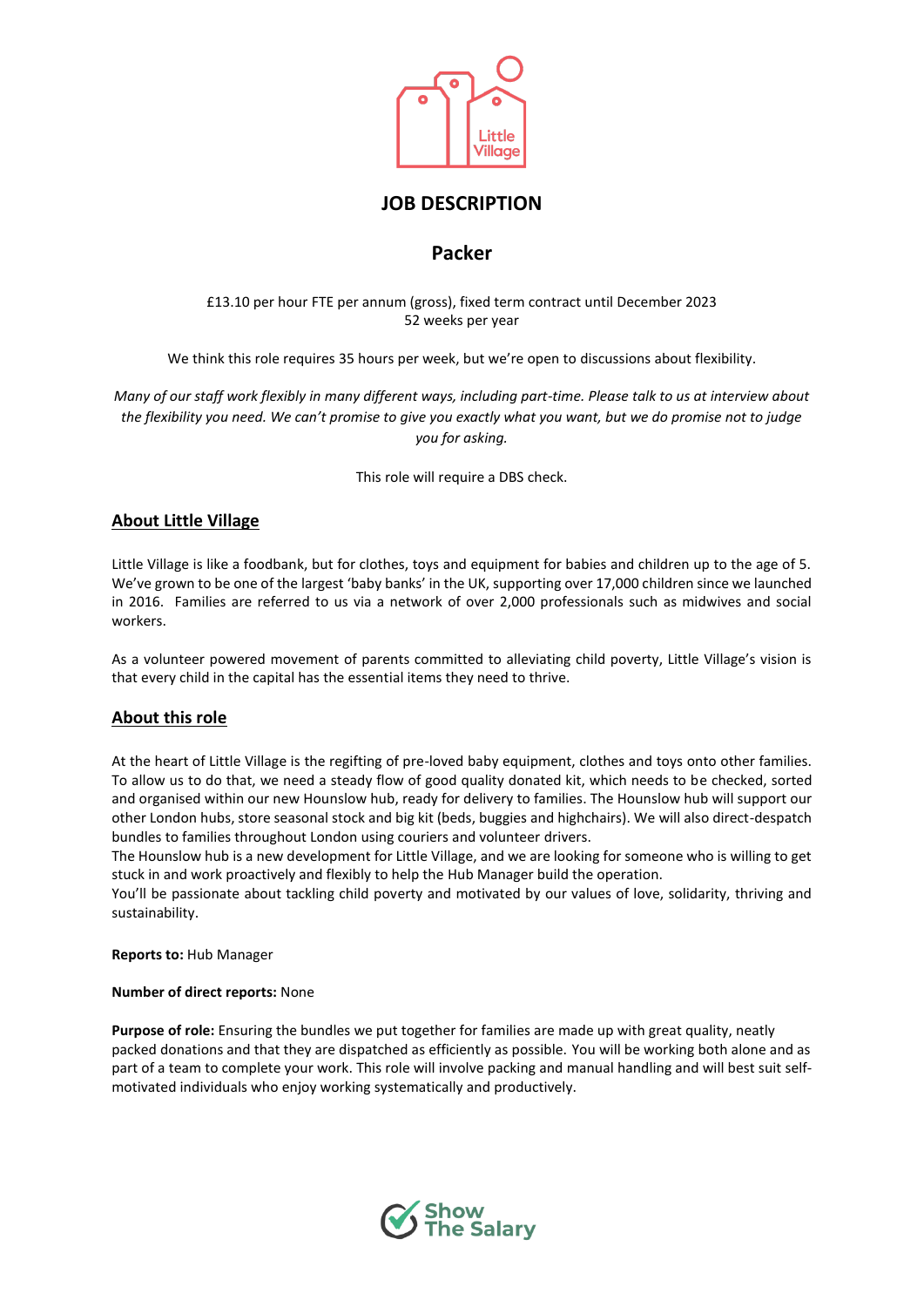

## **Key Tasks and Accountabilities**

- Daily sorting of clothes and kit for quality/suitability
- Packing to order for families to ensure all bundles are: fit for purpose, good quality, packed neatly and in line with our values
- Labelling and assigning packages for DPD or volunteer delivery
- Using our CRM Salesforce system to access packing lists/update data (training will be given)
- Picking and packing for community bulk deliveries where and when needed
- Loading and unloading vehicles and operating pallet trolleys
- Receiving and sorting bulk goods, including community donations and bought stock. Storing safely and in a timely manner

## **Stock Management**

- Assisting Team Lead with stock take and flagging low or excess stock levels.
- Ensuring stock in the hub is stored safely and efficiently to ensure safe working
- Compiling stock requirements list at the end of each week and liaise with our other sites regarding the delivery of that stock to replenish the hub
- Ensuring weekly donation drop offs are managed efficiently including sorting and storing stock
- Working with the Network Stock Coordinator to identify stock tasks to be completed

#### **Operational Support**

- Working with the Hub Manager and Team Leader to ensure that Little Village is a safe place to be, and fully compliant with our organisational policies relating to health and safety, child and adult safeguarding, DBS checks and data protection
- Taking on specific scheduled responsibilities to support the Hub Manager, Team Leader and wider team with the day-to-day operations.
- Working alongside volunteers to present a positive and cheerful face of Little Village
- Receiving donations from members of the public. Greeting and thanking appropriately
- Unloading and loading delivery vans, sorting and placing items on to racks, and shelves and using a pallet trolley to move kit around.
- Occasional representation of Little Village at community events.
- Taking rubbish/waste to appropriate bins daily

## **About your skills and experience**

We are looking for a highly motivated person to join our team. You should have:

Essential

- Excellent communication skills
- Experience of using Microsoft Office 365 (Outlook, Excel, Word) and data input / processing.
- Excellent organisational skills, able to juggle competing tasks and deliver on time.
- A strong eye for detail.
- Able to work autonomously but also as part of an effective team.
- Honesty, integrity and a strong commitment to our values
- Reliable and dependable
- Flexible and willing to take on a variety of tasks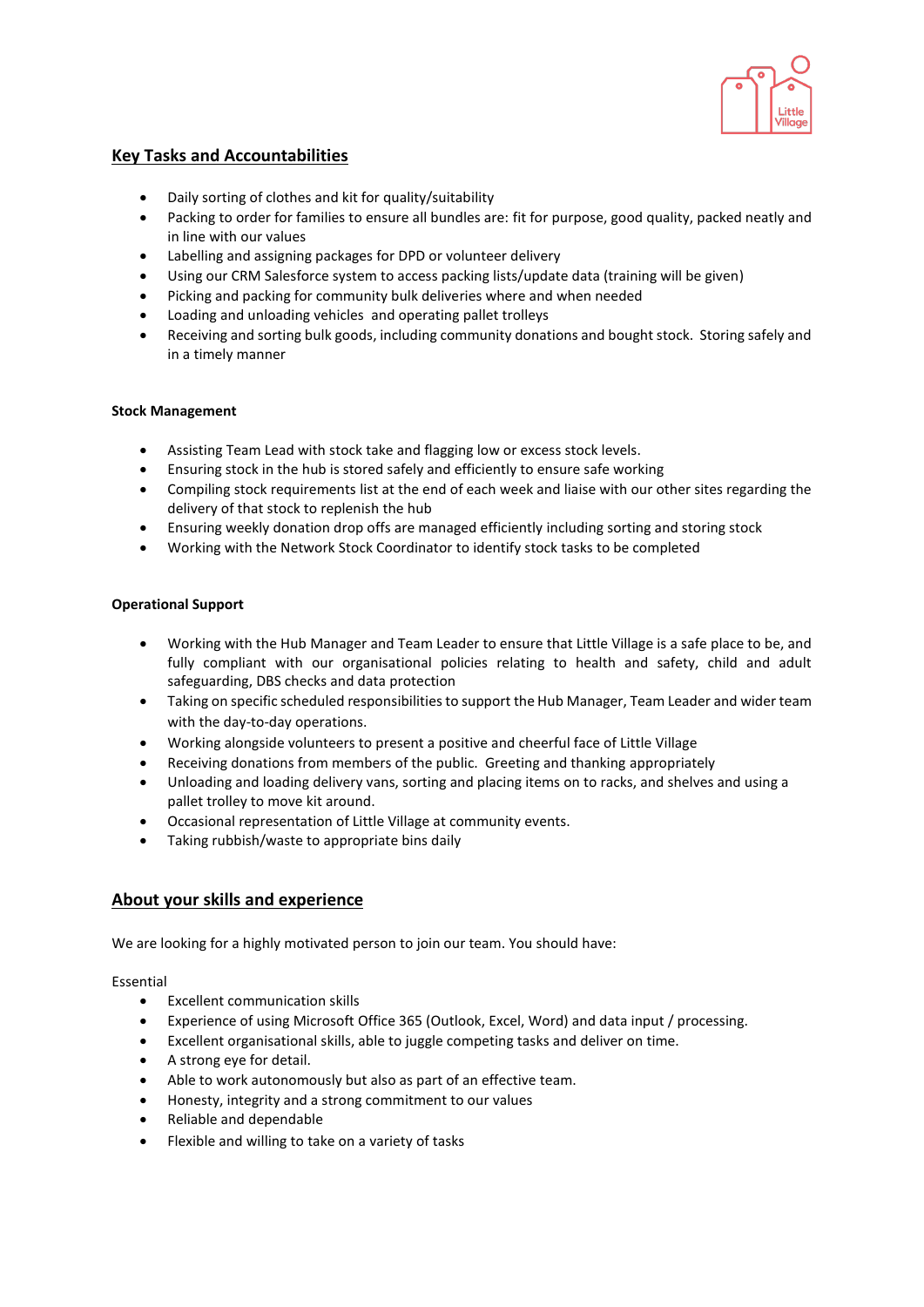

## Desirable

- Full clean driving licence
- Practical love of DIY would be useful!
- Experience (direct or indirect) of living in poverty

## **What we can offer**

#### **Salary and pension**

The salary for this role is £13.10 per hour (gross) fixed term contract until December 2023. If eligible, we will match your contributions by 3% on pensions.

#### **Annual leave**

You will be entitled to 25 days of annual leave plus bank holidays (these will be pro-rated to reflect your working hours if you work less than 35 hours per week).

#### **Hours of work**

We think this role requires 35 hours per week, but we're open to discussions about flexibility. This is a 52 weeks per year contract.

#### **Location**

This role will be based at the Little Village Hounslow site, which is located at: Unit 27, Treaty Shopping Centre, First floor, London TW3 1QL (former Debenhams).

#### **Contract**

This is a fixed term contract, starting as soon as possible and finishing in December 2023. You will have a probation period of 3 months.

## **The application process**

Little Village operates in London, one of the most diverse cities in the world. We are working towards a goal where our team fully reflects that diversity and difference in lived experiences and strongly encourage applications from under-represented groups including people from Black, Asian and Minority Ethnic backgrounds, LGBTQ+ people, people with disabilities, people with lived experience of poverty either personally or through family, experience of the care system, non-graduates and first-in-family graduates. As part of our commitment to fairer recruitment, all applications will be assessed without names and any protected characteristics.

We want Little Village to be a place where our individual differences and contributions are truly recognised and valued. We want to support people with disabilities and are fully committed to make any reasonable adjustments so that everyone can apply to this role. We are serious about working with the right candidate to make this role work for them. To read our Equal Opportunities Policy please se[e here.](https://wp.littlevillagehq.org/wp-content/uploads/2021/06/Little_Village.Equal_Opportunities.March_2021.FINAL-Copy.pdf)

We know everyone's lives are different and that traditional working patterns may not be quite right for you. We think this job requires 35 hours per week but if you are interested in the role but cannot commit to the hours above, we are also open to discussing the hours you are able to do.

The requisite eligibility criteria, or work visa to work in the UK are a requirement for this position and unfortunately, we are not able to offer relocation and/or sponsorship support.

Please note that this position will require a DBS check.